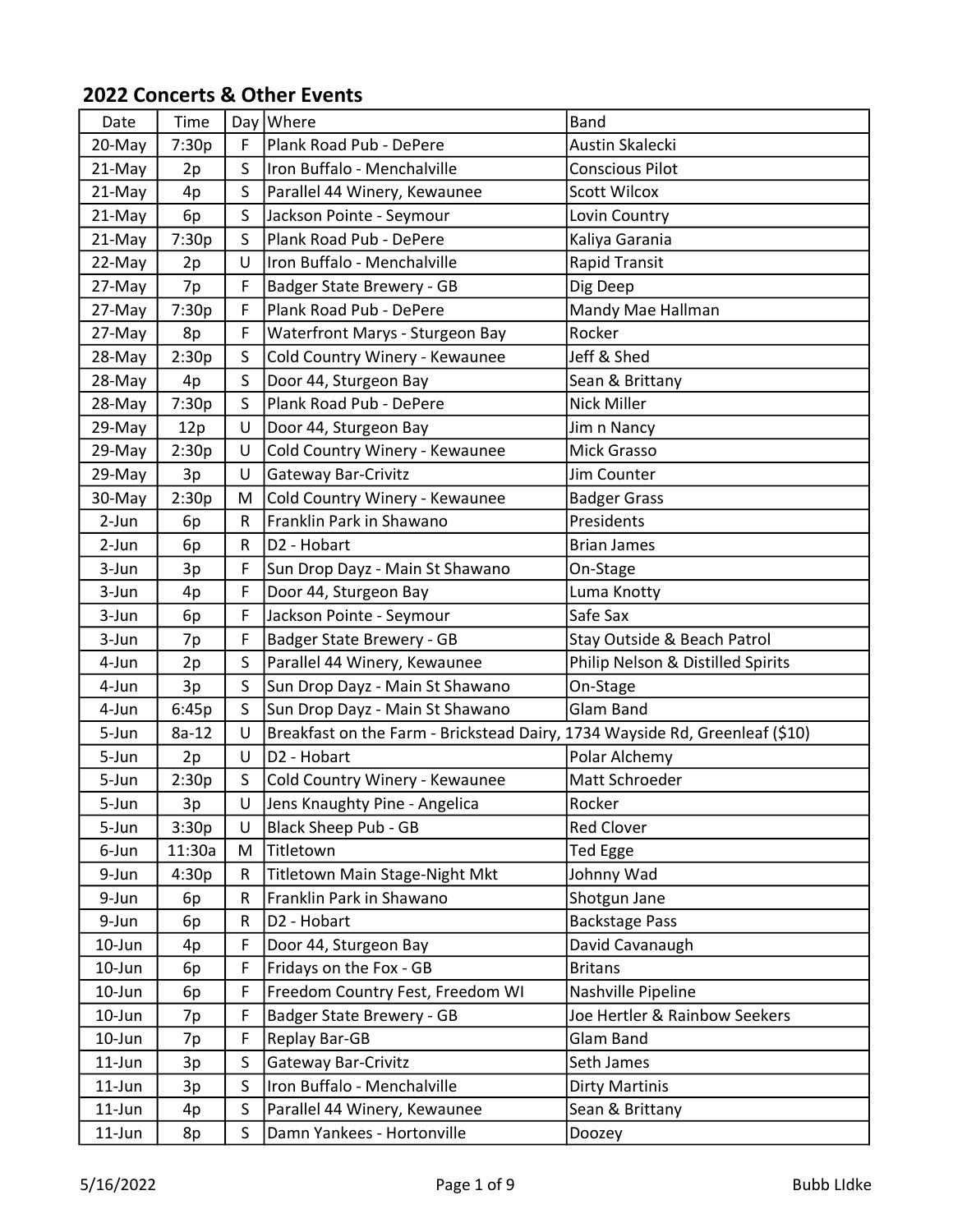| Date        | Time    |              | Day Where                                                         | <b>Band</b>                 |
|-------------|---------|--------------|-------------------------------------------------------------------|-----------------------------|
| 12-Jun      | $8a-1p$ | $\cup$       | Breakfast on the Farm - Blaser Farms, 9267 Hwy 22 E, Gillett      |                             |
| 12-Jun      | 2p      | U            | D <sub>2</sub> - Hobart                                           | The Song in Your Head       |
| 12-Jun      | 2:30p   | U            | Cold Country Winery - Kewaunee                                    | <b>Acme Pickers</b>         |
| 12-Jun      | 4p      | U            | Jackson Pointe - Seymour                                          | Benjamin Cloyd              |
| 12-Jun      | 6:30p   | U            | Memorial Park - Pulaski                                           | Homegrown (classic rock)    |
| 13-Jun      | 11:30a  | M            | Titletown                                                         | Seth James                  |
| 13-Jun      | 6p      | M            | Heritage Hill - \$                                                | Copper Box                  |
| $15 - Jun$  | 11:30a  | W            | Ashwaubenon Concert in the Park                                   | Mark Croft Trio             |
| 16-Jun      | 4:30p   | R            | Titletown Main Stage-Night Mkt                                    | <b>Third Wheels</b>         |
| $16$ -Jun   | 6p      | R            | Franklin Park in Shawano                                          | Cougars                     |
| $16$ -Jun   | 6p      | R            | D <sub>2</sub> - Hobart                                           | Mark Wayne                  |
| 17-Jun      | 11:30a  | F            | Titletown                                                         | Seth James                  |
| 17-Jun      | 4p      | F            | Door 44, Sturgeon Bay                                             | Jamus Unplugged             |
| 17-Jun      | 5p      | F            | Jackson Pointe - Seymour                                          | Lovin Country               |
| 17-Jun      | 6p      | F            | Fridays on the Fox - GB                                           | <b>Hip Pocket</b>           |
| 17-Jun      | 7p      | F            | Badger State Brewery - GB                                         | Something to Do             |
| $6/17 - 18$ |         |              | Metro Jam - Washington Park Manitowoc                             |                             |
| 18-Jun      | 4p      | S            | Parallel 44 Winery, Kewaunee                                      | Jim Counter                 |
| 19-Jun      | 2:30p   | $\cup$       | Cold Country Winery - Kewaunee                                    | <b>Eddie Biebel</b>         |
| 19-Jun      | 2p      | U            | D <sub>2</sub> - Hobart                                           | Scotty Meyer                |
| 19-Jun      | 4p      | U            | Jackson Pointe - Seymour                                          | Nicki Sims                  |
| 19-Jun      | 5p      | $\cup$       | Kewaunee Harbor Park                                              | Cougars                     |
| 19-Jun      | 6:30p   | U            | Memorial Park - Pulaski                                           | Paige & Pat (soft rock)     |
| 20-Jun      | 11:30a  | M            | <b>Titletown</b>                                                  | Mark Wayne                  |
| 20-Jun      | 6p      | M            | Rockin in Josten Park, GB                                         | <b>Acme Pickers</b>         |
| $21$ -Jun   | 6p      | T            | Whitney Park Green Bay                                            | Presidents                  |
| 21-Jun      | 6:30p   | $\mathsf T$  | Plank Road Pub - DePere                                           | Derek Jones & 50 South      |
| 22-Jun      | 11:30a  | W            | Ashwaubenon Concert in the Park                                   | Paul Evansen                |
| 23-Jun      | 4:30p   | R            | Titletown Main Stage-Night Mkt                                    | Unity                       |
| 23-Jun      | 6p      | R            | Franklin Park in Shawano                                          | Fire On High                |
| 23-Jun      | 6p      | R            | D <sub>2</sub> - Hobart                                           | One Dan Man Band            |
| 24-Jun      | 11:30a  | F            | Titletown                                                         | <b>Ted Egge</b>             |
| 24-Jun      | 4p      | F            | Door 44, Sturgeon Bay                                             | Mike Maher                  |
| 24-Jun      | 6p      | F            | Fridays on the Fox - GB                                           | <b>Big Mouth</b>            |
| 24-Jun      | 7p      | F            | Badger State Brewery - GB                                         | Fox Royale & Radio for Pets |
| $6/24 - 25$ |         |              | Cool City Car Show - Two Rivers                                   |                             |
| 25-Jun      | 4p      | S            | Parallel 44 Winery, Kewaunee                                      | <b>Haley Grace</b>          |
| 25-Jun      | 7p      | $\mathsf{S}$ | Replay Bar-GB                                                     | Annex                       |
| 26-Jun      | 9a-12p  | U            | Breakfast on the Farm - Triple D Dairy, N12098 CR-D, Clintonville |                             |
| 26-Jun      | 2:30p   | U            | Cold Country Winery - Kewaunee                                    | <b>Becky Markvart</b>       |
| 26-Jun      | 2:30p   | U            | <b>Smulleys (Geanos Beach)</b>                                    | Cougars                     |
| 26-Jun      | 2p      | U            | Washington St Block Party GB                                      | <b>Grand Union</b>          |
| 26-Jun      | 2p      | U            | Wright Place - Tileda                                             | Nicki Sims                  |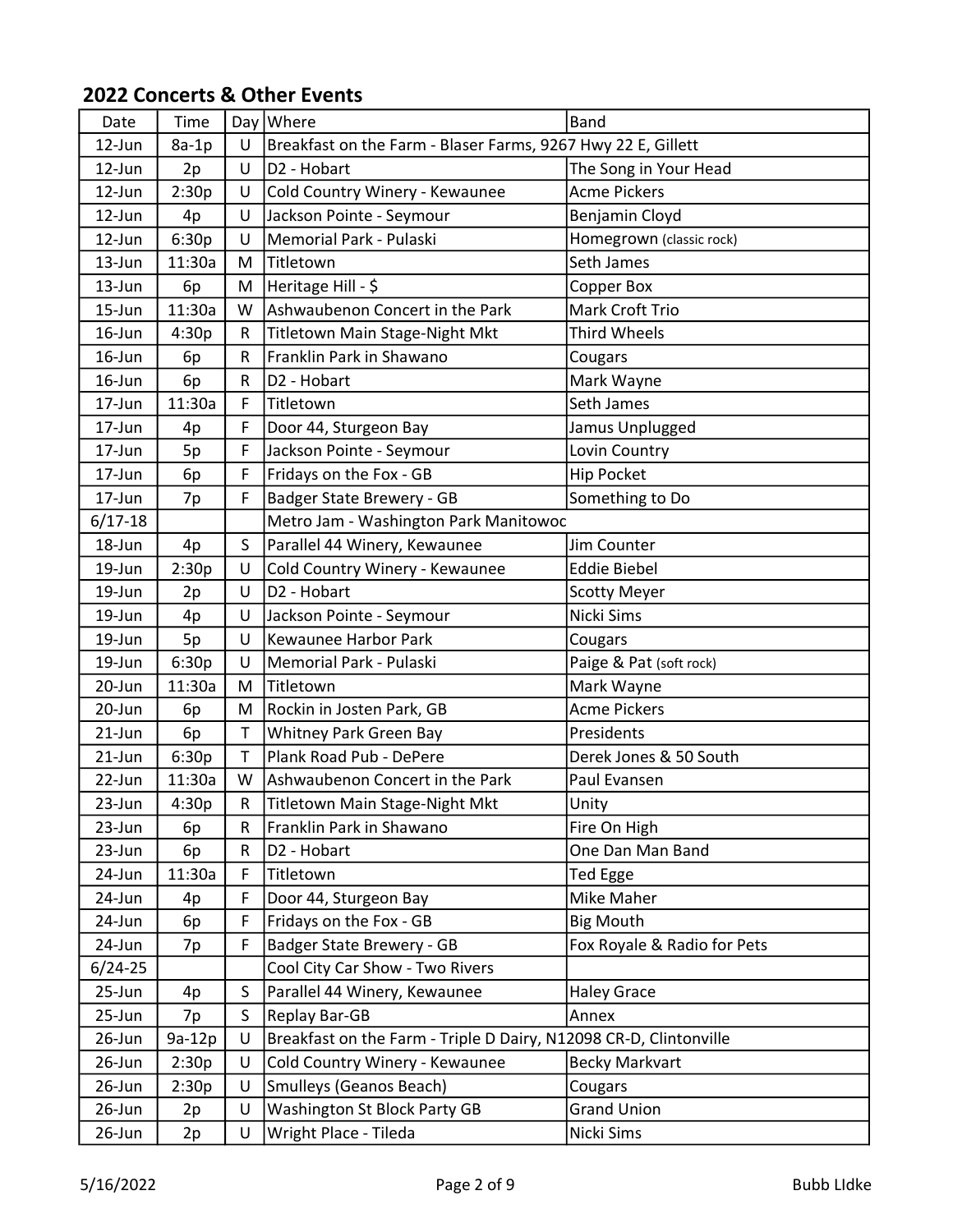| Date       | Time    |              | Day Where                                           | <b>Band</b>                                     |
|------------|---------|--------------|-----------------------------------------------------|-------------------------------------------------|
| 26-Jun     | 2p      | U            | D2 - Hobart                                         | <b>Ted Egge</b>                                 |
| $26$ -Jun  | 4p      | U            | Jackson Pointe - Seymour                            | <b>Steve Peterson</b>                           |
| 26-Jun     | 5p      | U            | Kewaunee Harbor Park                                | Out of the Blue                                 |
| 26-Jun     | 6:30p   | U            | Memorial Park - Pulaski                             | Tim <sup>2</sup> Duo (classic pop/rock/country) |
| 27-Jun     | 11:30a  | M            | Titletown                                           | Doug Sheen                                      |
| $27 - Jun$ | 5p      | M            | Heritage Hill - \$                                  | <b>MillBillies</b>                              |
| 28-Jun     | 4:30p   | T            | DePere Beer Garden                                  | Kaliya Garania & Ben Boncher                    |
| 28-Jun     | 6:30p   | T            | Plank Road Pub - DePere                             | <b>Panic Station</b>                            |
| 29-Jun     | 11:30a  | W            | Ashwaubenon Concert in the Park                     | Talk of the Town                                |
| 29-Jun     | 6p      | W            | Seymour Music in the Park                           | Rocker                                          |
| 30-Jun     | 4:30p   | R            | Titletown Main Stage-Night Mkt                      | Shotgun Jane                                    |
| 30-Jun     | 4:30p   | R            | Captains Walk - Green Bay                           | Erin Krebs & Jeff                               |
| 30-Jun     | 6p      | R            | Franklin Park in Shawano                            | Johnny Wad                                      |
| 30-Jun     | 6p      | R            | D2 - Hobart                                         | <b>Miss Molly</b>                               |
| 30-Jun     | 7p      | R            | Algoma Concert in the Park                          | Stephen Cooper & Nobody Famous                  |
| $1$ -Jul   | 4p      | F            | Door 44, Sturgeon Bay                               | David Cavanaugh                                 |
| $1$ -Jul   | 5p      | F            | Jackson Pointe - Seymour                            | Austin Skalecki                                 |
| $1$ -Jul   | 6p      | F            | Fridays on the Fox - GB                             | Cougars                                         |
| $1$ -Jul   | 7p      | F            | Badger State Brewery - GB                           | <b>Bad Bad Hats</b>                             |
| $1$ -Jul   | 9:30p   | S            | Damn Yankees - Hortonville                          | Ask Your Mother                                 |
| $2$ -Jul   | 12:30p  | S            | Von Stiehl Winery Algoma                            | <b>KLK Trio</b>                                 |
| $2$ -Jul   | 2:30p   | $\mathsf{S}$ | Cold Country Winery - Kewaunee                      | Honeygoats                                      |
| $2$ -Jul   | 4p      | S.           | Parallel 44 Winery, Kewaunee                        | Philip Nelson & Distilled Spirits               |
| $2$ -Jul   | 9:30p   | S            | Damn Yankees - Hortonville                          | Ask Your Mother                                 |
| $3$ -Jul   | 2p      | U            | D2 - Hobart                                         | Seth James                                      |
| $3$ -Jul   | 2:30p   | U            | Cold Country Winery - Kewaunee                      | Gloria & Joe                                    |
| $3$ -Jul   | 3p      | U            | Gateway Bar-Crivitz                                 | That Guy                                        |
| $3$ -Jul   | till 5p | U            | Ducktona Fest- car show-duck race - Sheboygan Falls |                                                 |
| 3-Jul      | 6:30p   | U            | Memorial Park - Pulaski                             | John Steltz (accoustic guitar)                  |
| 4-Jul      | 1:30p   | M            | Fire over Fox-Leicht Park GB                        | Cougars                                         |
| 4-Jul      | 2:30p   | M            | Cold Country Winery - Kewaunee                      | Zack Vogel                                      |
| 4-Jul      | 3p      | M            | Gateway Bar-Crivitz                                 | <b>Backstage Pass</b>                           |
| 5-Jul      | 6p      | $\mathsf T$  | Vickery Village - Suamico                           | Presidents                                      |
| 5-Jul      | 6:30p   | Τ            | Plank Road Pub - DePere                             | American Platinum                               |
| 6-Jul      | 11:30a  | W            | Ashwaubenon Concert in the Park                     | <b>DelRays</b>                                  |
| 6-Jul      | 6p      | W            | Stadium View - GB                                   | <b>Smoky Nights</b>                             |
| 7-Jul      | 4:30p   | R            | Titletown Main Stage-Night Mkt                      | Cougars                                         |
| 7-Jul      | 4:30p   | R            | Captains Walk - Green Bay                           | Sean & Brittany                                 |
| 7-Jul      | 6p      | R            | Franklin Park in Shawano                            | Boomboxx                                        |
| 7-Jul      | 6p      | R            | D <sub>2</sub> - Hobart                             | Open Tab                                        |
| 7-Jul      | 7p      | R            | Algoma Concert in the Park                          | <b>Big Mouth</b>                                |
| 8-Jul      | 11:30a  | F            | Titletown                                           | One Dan Man Band                                |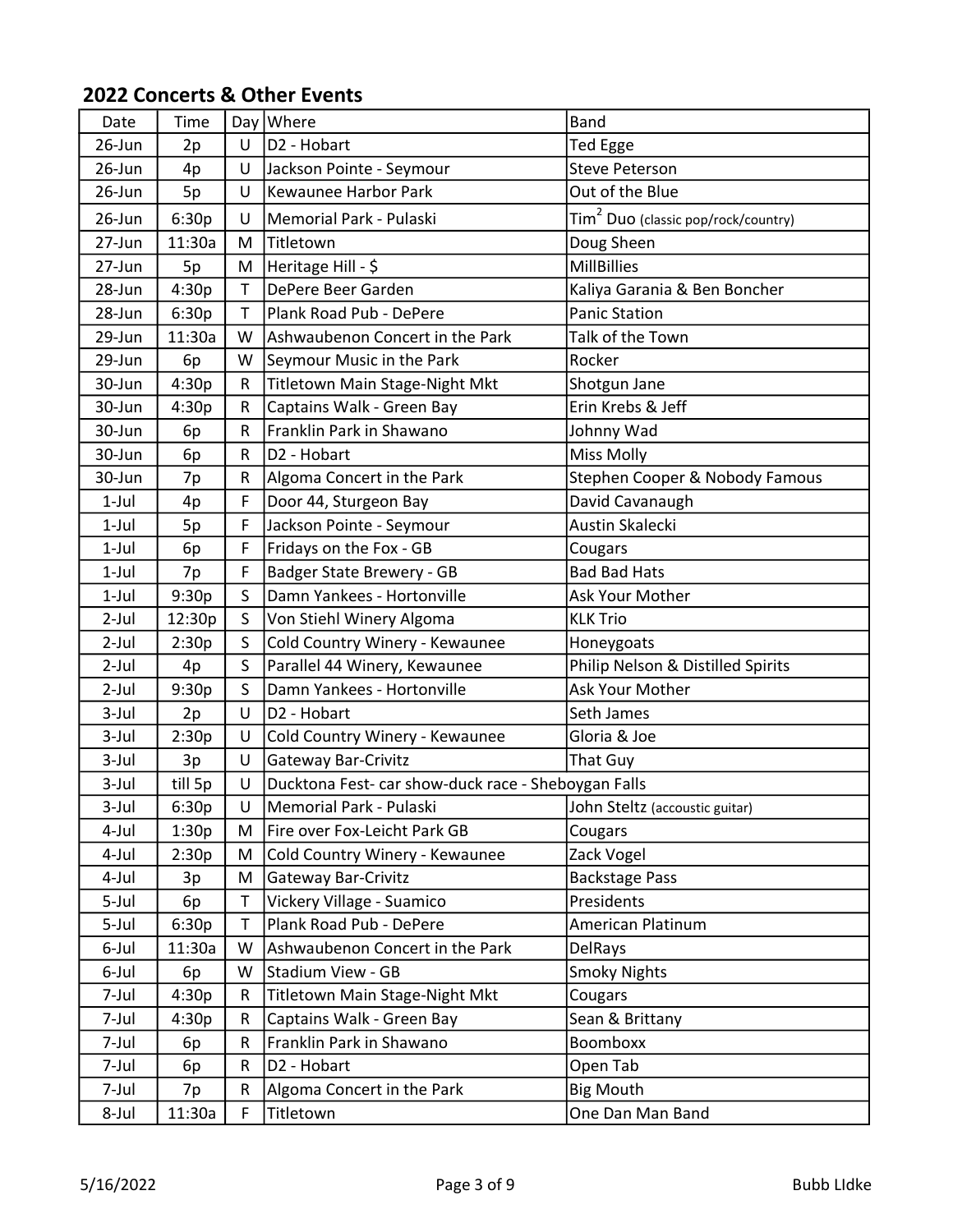| Date       | Time   |              | Day Where                                                                    | <b>Band</b>                   |
|------------|--------|--------------|------------------------------------------------------------------------------|-------------------------------|
| 8-Jul      | 2p     | F            | Von Stiehl Winery Algoma                                                     | <b>Miles Over Mountains</b>   |
| 8-Jul      | 4p     | F            | Door 44, Sturgeon Bay                                                        | Jeanne Kuhns                  |
| 8-Jul      | 4p     | F            | Jackson Pointe - Seymour                                                     | <b>Backstage Pass</b>         |
| 8-Jul      | 6p     | F            | Fridays on the Fox - GB                                                      | That 90s Band                 |
| 8-Jul      | 6:30p  | F            | Belgian Days, Brussels WI                                                    | Boogie & YoYos                |
| 8-Jul      | 7p     | F            | The Depot - GB                                                               | <b>Smoky Nights</b>           |
| 8-Jul      | 7p     | F            | Badger State Brewery - GB                                                    | Carrie Nation & Speakeasy     |
| $7/8 - 10$ |        |              | Belgian Days, Brussels WI - www.e-clubhouse.org/sites/brusselswi/page-10.php |                               |
| 9-Jul      | 12p    | $\mathsf{S}$ | ShawanoFest                                                                  | Carbon Road                   |
| 9-Jul      | 12:30p | S            | Von Stiehl Winery Algoma                                                     | Fork in the Road              |
| 9-Jul      | 1p     | $\mathsf{S}$ | Pearly Gates - GB                                                            | <b>Conscious Pilot</b>        |
| 9-Jul      | 4p     | S            | Parallel 44 Winery, Kewaunee                                                 | <b>Stewart Ellyson</b>        |
| 9-Jul      | 7p     | $\mathsf{S}$ | Badger State Brewery - GB                                                    | <b>Smoky Nights</b>           |
| 9-Jul      | 7p     | S            | Replay Bar-GB                                                                | Wet Possum                    |
| $10$ -Jul  | 2p     | U            | Johnsonville Sausage Fest                                                    | Copper Box                    |
| $10$ -Jul  | 2p     | U            | D <sub>2</sub> - Hobart                                                      | <b>Standing Ovation</b>       |
| 10-Jul     | 2:30p  | U            | Cold Country Winery - Kewaunee                                               | Rocker                        |
| $10$ -Jul  | 4p     | U            | Jackson Pointe - Seymour                                                     | Safe Sax                      |
| $10$ -Jul  | 5p     | U            | Kewaunee Harbor Park                                                         | Bazooka Joe                   |
| $10$ -Jul  | 6:30p  | U            | Memorial Park - Pulaski                                                      | Premier Brass (brass quintet) |
| 10-Jul     |        | U            | Docs Legal Country Drags, WIR                                                |                               |
| $11$ -Jul  | 11:30a | M            | Titletown                                                                    | Justin Levanetz               |
| $11$ -Jul  | 5p     | M            | Heritage Hill - \$                                                           | Rev Raven & Smokin Alter Boys |
| $11$ -Jul  | 6p     | M            | Rockin in Josten Park, GB                                                    | Carbon Road                   |
| 12-Jul     | 6:30p  | Т            | St Norberts Knights on Fox                                                   | Fire on High                  |
| $13$ -Jul  | 11:30a | W            | Ashwaubenon Concert in the Park                                              | Let Me Be Frank Prod          |
| 14-Jul     | 4:30p  | R            | Titletown Main Stage-Night Mkt                                               | On High                       |
| 14-Jul     | 4:30p  | R            | Captains Walk - Green Bay                                                    | Jackson Taylor                |
| 14-Jul     | 6p     | R            | Franklin Park in Shawano                                                     | Driftwood                     |
| 14-Jul     | 6p     | R            | D <sub>2</sub> - Hobart                                                      | That Guy                      |
| 14-Jul     | 7p     | R            | Algoma Concert in the Park                                                   | <b>Modern Day Drifters</b>    |
| $15$ -Jul  | 11:30a | F            | Titletown                                                                    | Justin Levanetz               |
| 15-Jul     | 2p     | F            | Von Stiehl Winery - Algoma                                                   | Cherry & Jerry                |
| 15-Jul     | 4p     | F            | Door 44, Sturgeon Bay                                                        | Jim n Nancy                   |
| 15-Jul     | 5p     | F            | Jackson Pointe - Seymour                                                     | Jason McNabb                  |
| 15-Jul     | 6p     | F            | Fridays on the Fox - GB                                                      | <b>NEW Piano Guys</b>         |
| 15-Jul     | 7p     | F            | Badger State Brewery - GB                                                    | Sophistafunk                  |
| 15-Jul     | 7p     | F            | Replay Bar-GB                                                                | Fineline                      |
| $16$ -Jul  | 12:30p | S            | Von Stiehl Winery - Algoma                                                   | <b>Glass Hammer</b>           |
| $16$ -Jul  | 1p     | S            | Cold Country Winery - Kewaunee                                               | Mad Cats                      |
| $16$ -Jul  | 4p     | $\mathsf{S}$ | Cold Country Winery - Kewaunee                                               | Copper Box                    |
| $16$ -Jul  | 4p     | $\mathsf{S}$ | Parallel 44 Winery, Kewaunee                                                 | <b>Scott Wilcox</b>           |
| $16$ -Jul  | 5p     | S            | Jackson Pointe - Seymour                                                     | DJ Skip Bandaoke              |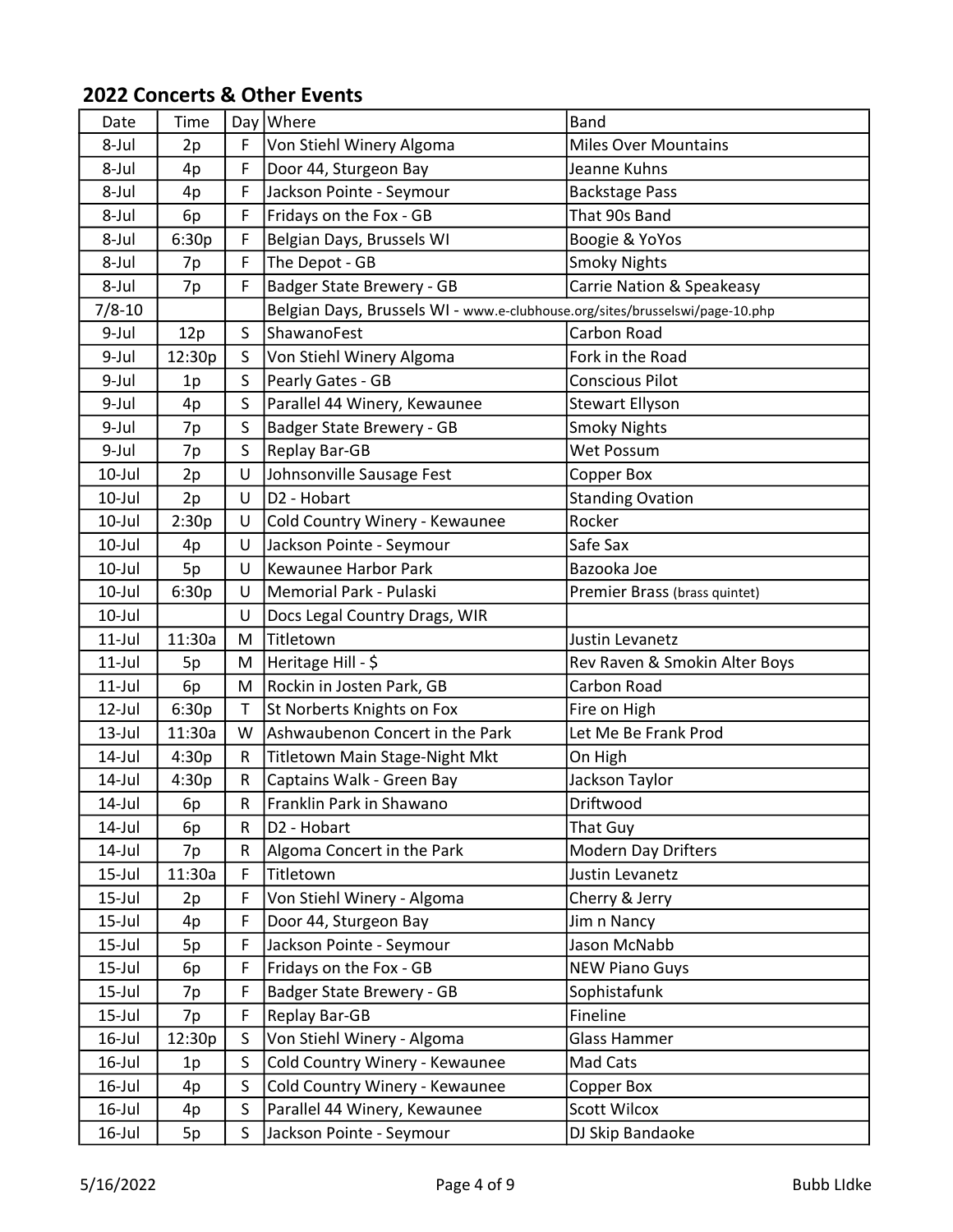| Cold Country Winery - Kewaunee<br>17-Jul<br>2:30p<br>$\cup$<br><b>Shy Guys</b><br>D <sub>2</sub> - Hobart<br>Nicki Sims<br>17-Jul<br>U<br>2p<br>17-Jul<br>U<br>Smiling Moose - Osman<br>Big Al Dorn & Howlers<br>3p<br>Kewaunee Harbor Park<br>Safe Sax<br>17-Jul<br>5p<br>U<br>6:30p<br>Community Choir<br>17-Jul<br>U<br>Memorial Park - Pulaski<br>18-Jul<br>11:30a<br>Titletown<br><b>Brian James</b><br>M<br>19-Jul<br>T<br>Vickery Village - Suamico<br><b>Bad Habitz</b><br>6p<br>St Norberts Knights on Fox<br>19-Jul<br>6:30p<br>T<br>Cougars<br>6:30p<br>Plank Road Pub - DePere<br><b>Conscious Pilot</b><br>19-Jul<br>T<br>11:30a<br>Ashwaubenon Concert in the Park<br>Daddy D's Prod<br>20-Jul<br>W<br>$21$ -Jul<br>4:30p<br>$\mathsf{R}$<br>Captains Walk - Green Bay<br><b>Celebratory Strings</b><br>Victoria Vox (tenative)<br>Cold Country Winery - Kewaunee<br>$21$ -Jul<br>5:30p<br>R<br>$21$ -Jul<br>Franklin Park in Shawano<br>Spitfire Rodeo<br>R<br>6p<br>$21$ -Jul<br>D2 - Hobart<br>Happy Hour Heroes<br>R<br>6p<br>$21$ -Jul<br>Algoma Concert in the Park<br><b>Copper Box</b><br>R<br>7p |
|-------------------------------------------------------------------------------------------------------------------------------------------------------------------------------------------------------------------------------------------------------------------------------------------------------------------------------------------------------------------------------------------------------------------------------------------------------------------------------------------------------------------------------------------------------------------------------------------------------------------------------------------------------------------------------------------------------------------------------------------------------------------------------------------------------------------------------------------------------------------------------------------------------------------------------------------------------------------------------------------------------------------------------------------------------------------------------------------------------------------------|
|                                                                                                                                                                                                                                                                                                                                                                                                                                                                                                                                                                                                                                                                                                                                                                                                                                                                                                                                                                                                                                                                                                                         |
|                                                                                                                                                                                                                                                                                                                                                                                                                                                                                                                                                                                                                                                                                                                                                                                                                                                                                                                                                                                                                                                                                                                         |
|                                                                                                                                                                                                                                                                                                                                                                                                                                                                                                                                                                                                                                                                                                                                                                                                                                                                                                                                                                                                                                                                                                                         |
|                                                                                                                                                                                                                                                                                                                                                                                                                                                                                                                                                                                                                                                                                                                                                                                                                                                                                                                                                                                                                                                                                                                         |
|                                                                                                                                                                                                                                                                                                                                                                                                                                                                                                                                                                                                                                                                                                                                                                                                                                                                                                                                                                                                                                                                                                                         |
|                                                                                                                                                                                                                                                                                                                                                                                                                                                                                                                                                                                                                                                                                                                                                                                                                                                                                                                                                                                                                                                                                                                         |
|                                                                                                                                                                                                                                                                                                                                                                                                                                                                                                                                                                                                                                                                                                                                                                                                                                                                                                                                                                                                                                                                                                                         |
|                                                                                                                                                                                                                                                                                                                                                                                                                                                                                                                                                                                                                                                                                                                                                                                                                                                                                                                                                                                                                                                                                                                         |
|                                                                                                                                                                                                                                                                                                                                                                                                                                                                                                                                                                                                                                                                                                                                                                                                                                                                                                                                                                                                                                                                                                                         |
|                                                                                                                                                                                                                                                                                                                                                                                                                                                                                                                                                                                                                                                                                                                                                                                                                                                                                                                                                                                                                                                                                                                         |
|                                                                                                                                                                                                                                                                                                                                                                                                                                                                                                                                                                                                                                                                                                                                                                                                                                                                                                                                                                                                                                                                                                                         |
|                                                                                                                                                                                                                                                                                                                                                                                                                                                                                                                                                                                                                                                                                                                                                                                                                                                                                                                                                                                                                                                                                                                         |
|                                                                                                                                                                                                                                                                                                                                                                                                                                                                                                                                                                                                                                                                                                                                                                                                                                                                                                                                                                                                                                                                                                                         |
|                                                                                                                                                                                                                                                                                                                                                                                                                                                                                                                                                                                                                                                                                                                                                                                                                                                                                                                                                                                                                                                                                                                         |
|                                                                                                                                                                                                                                                                                                                                                                                                                                                                                                                                                                                                                                                                                                                                                                                                                                                                                                                                                                                                                                                                                                                         |
| Pulaski Polka Days - Pulaski, WI - pulaskipolkadays.com<br>$7/21 - 24$                                                                                                                                                                                                                                                                                                                                                                                                                                                                                                                                                                                                                                                                                                                                                                                                                                                                                                                                                                                                                                                  |
| 22-Jul<br>11:30a<br>F<br>Titletown<br>Jim Counter                                                                                                                                                                                                                                                                                                                                                                                                                                                                                                                                                                                                                                                                                                                                                                                                                                                                                                                                                                                                                                                                       |
| 22-Jul<br>Von Stiehl Winery - Algoma<br>Genevieve Heyward<br>2p<br>F.                                                                                                                                                                                                                                                                                                                                                                                                                                                                                                                                                                                                                                                                                                                                                                                                                                                                                                                                                                                                                                                   |
| F<br>22-Jul<br>Door 44, Sturgeon Bay<br>Luma Knotty<br>4p                                                                                                                                                                                                                                                                                                                                                                                                                                                                                                                                                                                                                                                                                                                                                                                                                                                                                                                                                                                                                                                               |
| <b>Badger State Brewery - GB</b><br><b>Hillbilly Casino</b><br>22-Jul<br>F<br>7p                                                                                                                                                                                                                                                                                                                                                                                                                                                                                                                                                                                                                                                                                                                                                                                                                                                                                                                                                                                                                                        |
| Rocker<br>F<br>Waterfront Marys - Sturgeon Bay<br>22-Jul<br>8p                                                                                                                                                                                                                                                                                                                                                                                                                                                                                                                                                                                                                                                                                                                                                                                                                                                                                                                                                                                                                                                          |
| $\mathsf{S}$<br>Von Stiehl Winery - Algoma<br>23-Jul<br>12:30p<br><b>Charlie Bucket</b>                                                                                                                                                                                                                                                                                                                                                                                                                                                                                                                                                                                                                                                                                                                                                                                                                                                                                                                                                                                                                                 |
| $\mathsf{S}$<br>Parallel 44 Winery, Kewaunee<br>$23$ -Jul<br>Avian Aura<br>4p                                                                                                                                                                                                                                                                                                                                                                                                                                                                                                                                                                                                                                                                                                                                                                                                                                                                                                                                                                                                                                           |
| Washington St Block Party GB<br>24-Jul<br><b>Crankin Yankees</b><br>U<br>2p                                                                                                                                                                                                                                                                                                                                                                                                                                                                                                                                                                                                                                                                                                                                                                                                                                                                                                                                                                                                                                             |
| D2 - Hobart<br>U<br>24-Jul<br>Polar Alchemy<br>2p                                                                                                                                                                                                                                                                                                                                                                                                                                                                                                                                                                                                                                                                                                                                                                                                                                                                                                                                                                                                                                                                       |
| 24-Jul<br>2:30p<br>U<br>Cold Country Winery - Kewaunee<br>Just Dave                                                                                                                                                                                                                                                                                                                                                                                                                                                                                                                                                                                                                                                                                                                                                                                                                                                                                                                                                                                                                                                     |
| Jackson Pointe - Seymour<br>24-Jul<br><b>Steve Peterson</b><br>U<br>4p                                                                                                                                                                                                                                                                                                                                                                                                                                                                                                                                                                                                                                                                                                                                                                                                                                                                                                                                                                                                                                                  |
| 24-Jul<br>Kewaunee Harbor Park<br>U<br>Let Me Be Frank<br>5p                                                                                                                                                                                                                                                                                                                                                                                                                                                                                                                                                                                                                                                                                                                                                                                                                                                                                                                                                                                                                                                            |
| Memorial Park - Pulaski<br>6:30p<br>24-Jul<br>U<br><b>New Dixie Ramblers</b>                                                                                                                                                                                                                                                                                                                                                                                                                                                                                                                                                                                                                                                                                                                                                                                                                                                                                                                                                                                                                                            |
| 25-Jul<br>Nicki Sims<br>11:30a<br>Titletown<br>M                                                                                                                                                                                                                                                                                                                                                                                                                                                                                                                                                                                                                                                                                                                                                                                                                                                                                                                                                                                                                                                                        |
| Rockin in Josten Park, GB<br><b>Third Degree</b><br>25-Jul<br>6p<br>M                                                                                                                                                                                                                                                                                                                                                                                                                                                                                                                                                                                                                                                                                                                                                                                                                                                                                                                                                                                                                                                   |
| T<br>DePere Beer Garden<br>Hannah Rose & Austin Skalecki<br>$26$ -Jul<br>4:30p                                                                                                                                                                                                                                                                                                                                                                                                                                                                                                                                                                                                                                                                                                                                                                                                                                                                                                                                                                                                                                          |
| Vickery Village - Suamico<br>Frank Childress & Main St Band<br>$26$ -Jul<br>6p<br>Τ                                                                                                                                                                                                                                                                                                                                                                                                                                                                                                                                                                                                                                                                                                                                                                                                                                                                                                                                                                                                                                     |
| Plank Road Pub - DePere<br>T<br>Stephen Cooper & Nobody Famous<br>$26$ -Jul<br>5p                                                                                                                                                                                                                                                                                                                                                                                                                                                                                                                                                                                                                                                                                                                                                                                                                                                                                                                                                                                                                                       |
| <b>Big Mouth</b><br>$26$ -Jul<br>St Norberts Knights on Fox<br>6:30p<br>Τ                                                                                                                                                                                                                                                                                                                                                                                                                                                                                                                                                                                                                                                                                                                                                                                                                                                                                                                                                                                                                                               |
| Ashwaubenon Concert in the Park<br>27-Jul<br>11:30a<br>W<br>Fire on High                                                                                                                                                                                                                                                                                                                                                                                                                                                                                                                                                                                                                                                                                                                                                                                                                                                                                                                                                                                                                                                |
| Phase II<br>Captains Walk - Green Bay<br>28-Jul<br>4:30p<br>R                                                                                                                                                                                                                                                                                                                                                                                                                                                                                                                                                                                                                                                                                                                                                                                                                                                                                                                                                                                                                                                           |
| Franklin Park in Shawano<br>Crankin Yankees<br>28-Jul<br>R<br>6p                                                                                                                                                                                                                                                                                                                                                                                                                                                                                                                                                                                                                                                                                                                                                                                                                                                                                                                                                                                                                                                        |
| D2 - Hobart<br>28-Jul<br><b>Backstage Pass</b><br>6p<br>R                                                                                                                                                                                                                                                                                                                                                                                                                                                                                                                                                                                                                                                                                                                                                                                                                                                                                                                                                                                                                                                               |
| Algoma Concert in the Park<br>28-Jul<br><b>Badgergrass</b><br>7p<br>R                                                                                                                                                                                                                                                                                                                                                                                                                                                                                                                                                                                                                                                                                                                                                                                                                                                                                                                                                                                                                                                   |
| 29-Jul<br>Titletown<br><b>Backstage Pass</b><br>11:30a<br>F                                                                                                                                                                                                                                                                                                                                                                                                                                                                                                                                                                                                                                                                                                                                                                                                                                                                                                                                                                                                                                                             |
| Von Stiehl Winery - Algoma<br>Andy Braun<br>29-Jul<br>F<br>2p                                                                                                                                                                                                                                                                                                                                                                                                                                                                                                                                                                                                                                                                                                                                                                                                                                                                                                                                                                                                                                                           |
| 29-Jul<br>Skippin Stones<br>F.<br>Door 44, Sturgeon Bay<br>4p                                                                                                                                                                                                                                                                                                                                                                                                                                                                                                                                                                                                                                                                                                                                                                                                                                                                                                                                                                                                                                                           |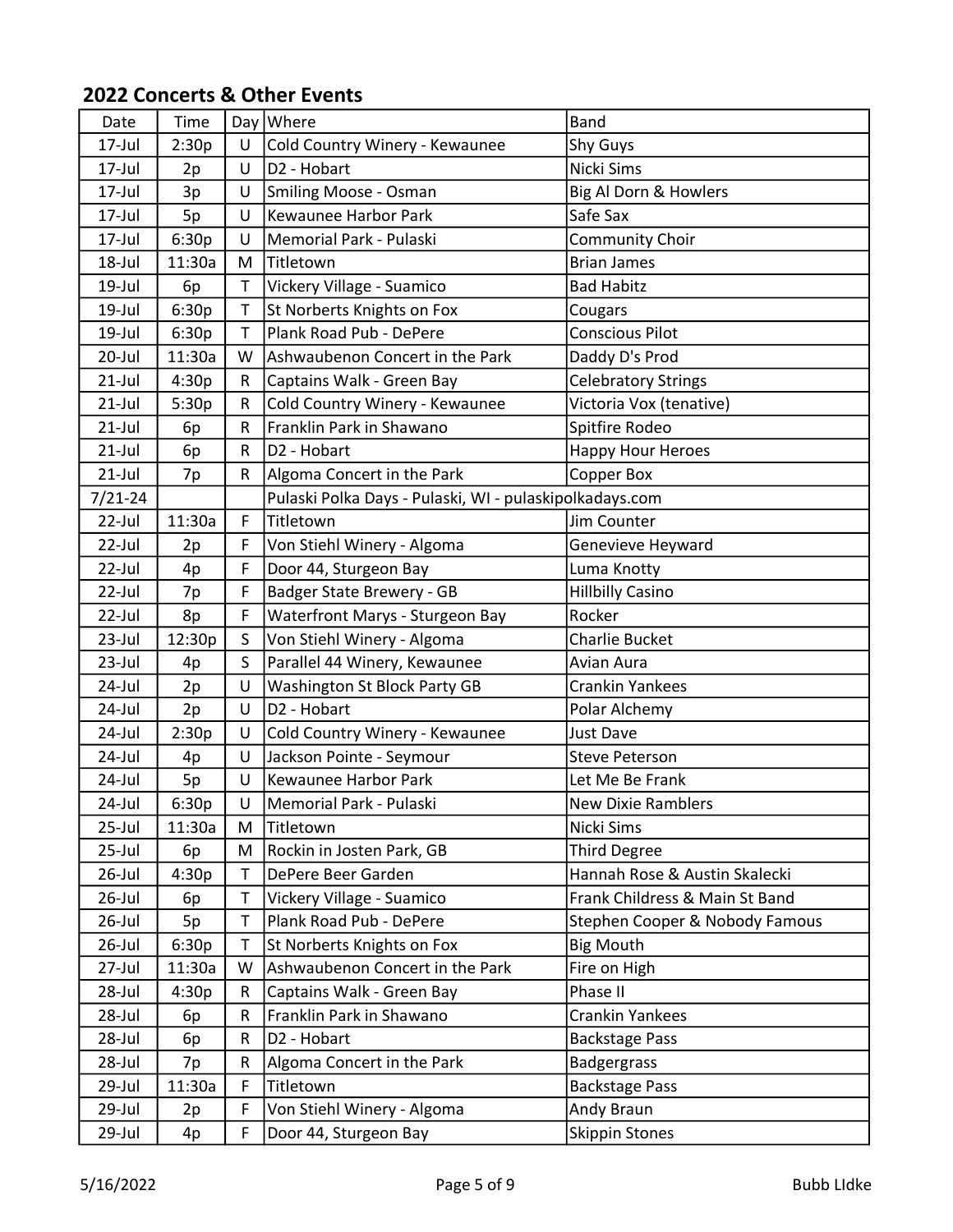| Date      | Time   |              | Day Where                                                        | <b>Band</b>                |
|-----------|--------|--------------|------------------------------------------------------------------|----------------------------|
| 29-Jul    | 5p     | F.           | Jackson Pointe - Seymour                                         | Homegrown (classic rock)   |
| 29-Jul    | 7p     | F            | Badger State Brewery - GB                                        | <b>Good Morning Bedlam</b> |
| 30-Jul    | 12:30p | $\mathsf{S}$ | Von Stiehl Winery - Algoma                                       | Suzie & Detonators         |
| 30-Jul    | 3p     | S.           | Shawano County Park                                              | <b>Grand Union</b>         |
| 30-Jul    | 4p     | $\mathsf{S}$ | Parallel 44 Winery, Kewaunee                                     | <b>Skippin Stones</b>      |
| 30-Jul    | 4:30p  | S            | Suamico Fire Station 1                                           | <b>Bad Habitz</b>          |
| 30-Jul    | 7p     | $\mathsf{S}$ | Shawano County Park                                              | Johnny Wad                 |
| 30-Jul    | 8p     | S            | Damn Yankees - Hortonville                                       | <b>Crankin Yankees</b>     |
| 31-Jul    | 12p    | U            | Riverside Ballroom Pkg Lot                                       | Cougars & Daddy D          |
| $31$ -Jul | 2p     | U            | D <sub>2</sub> - Hobart                                          | The Song in Your Head      |
| 31-Jul    | 2:30p  | U            | Cold Country Winery - Kewaunee                                   | Vidas & Clark              |
| $31$ -Jul | 4p     | U            | Jackson Pointe - Seymour                                         | Lovin Country              |
| $31$ -Jul | 5p     | U            | Kewaunee Harbor Park                                             | Jeff & Shed                |
| $31$ -Jul | 6:30p  | U            | Memorial Park - Pulaski                                          | Bay Area Big Band          |
| 1-Aug     | 11:30a | M            | Titletown                                                        | <b>Betsy Thiessen</b>      |
| 2-Aug     | 6p     | T.           | Vickery Village - Suamico                                        | Cougars                    |
| 2-Aug     | 6:30p  | T            | St Norberts Knights on Fox                                       | Alive Again                |
| 3-Aug     | 11:30a | W            | Ashwaubenon Concert in the Park                                  | Mullet River Band          |
| 4-Aug     | 4:30p  | R            | Titletown Main Stage-Night Mkt                                   | <b>Big Mouth</b>           |
| 4-Aug     | 4:30p  | R            | Captains Walk - Green Bay                                        | Lady J                     |
| 4-Aug     | 6p     | R            | Franklin Park in Shawano                                         | <b>Bad Habitz</b>          |
| 4-Aug     | 6p     | R            | D <sub>2</sub> - Hobart                                          | Mark Wayne                 |
| 4-Aug     | 7p     | R            | Algoma Concert in the Park                                       | <b>New Dixie Ramblers</b>  |
| $8/4 - 7$ |        |              | Mile of Music - Appleton - mileofmusic.com                       |                            |
| 5-Aug     | 2p     | F.           | Von Stiehl Winery - Algoma                                       | Gil Sans                   |
| 5-Aug     | 4p     | F.           | Door 44, Sturgeon Bay                                            | Pat Lucas & Sarah Saari    |
| 5-Aug     | 5p     | F            | Jackson Pointe - Seymour                                         | <b>Spark Spark Bang</b>    |
| 5-Aug     | 7p     | F            | Badger State Brewery - GB                                        | Derek Pritl & Gamble       |
| $8/5 - 6$ |        |              | Johnsonville Brat Days - Kewanis Park, Sheboygan - Brat-Days.com |                            |
| 6-Aug     | 12:30p | S.           | Von Stiehl Winery - Algoma                                       | Fork in the Road           |
| 6-Aug     | 4p     | S            | Parallel 44 Winery, Kewaunee                                     | Rob Anthony                |
| 6-Aug     | 8p     | $\mathsf{S}$ | <b>Cassies Coop</b>                                              | Johnny Wad                 |
| 7-Aug     | 2p     | U            | D <sub>2</sub> - Hobart                                          | Soul Revival               |
| 7-Aug     | 2:30p  | U            | Cold Country Winery - Kewaunee                                   | Hannah Rose                |
| 7-Aug     | 4p     | U            | Jackson Pointe - Seymour                                         | Jim Counter                |
| 7-Aug     | 5p     | U            | Kewaunee Harbor Park                                             | <b>Modern Day Drifters</b> |
| 7-Aug     | 6:30p  | U            | Memorial Park - Pulaski                                          | Sarah & Pat (soft rock)    |
| 8-Aug     | 11:30a | M            | Titletown                                                        | Jim Counter                |
| 8-Aug     | 6p     | M            | Rockin in Josten Park, GB                                        | <b>Full Circle</b>         |
| 9-Aug     | 6p     | T.           | Vickery Village - Suamico                                        | Third Wheels               |
| 9-Aug     | 6:30p  | T.           | St Norberts Knights on Fox                                       | Copper Box                 |
| 9-Aug     | 6:30p  | T            | Plank Road Pub - DePere                                          | <b>Big Mouth</b>           |
| 11-Aug    | 4:30p  | R            | Captains Walk - Green Bay                                        | Hannah Rose                |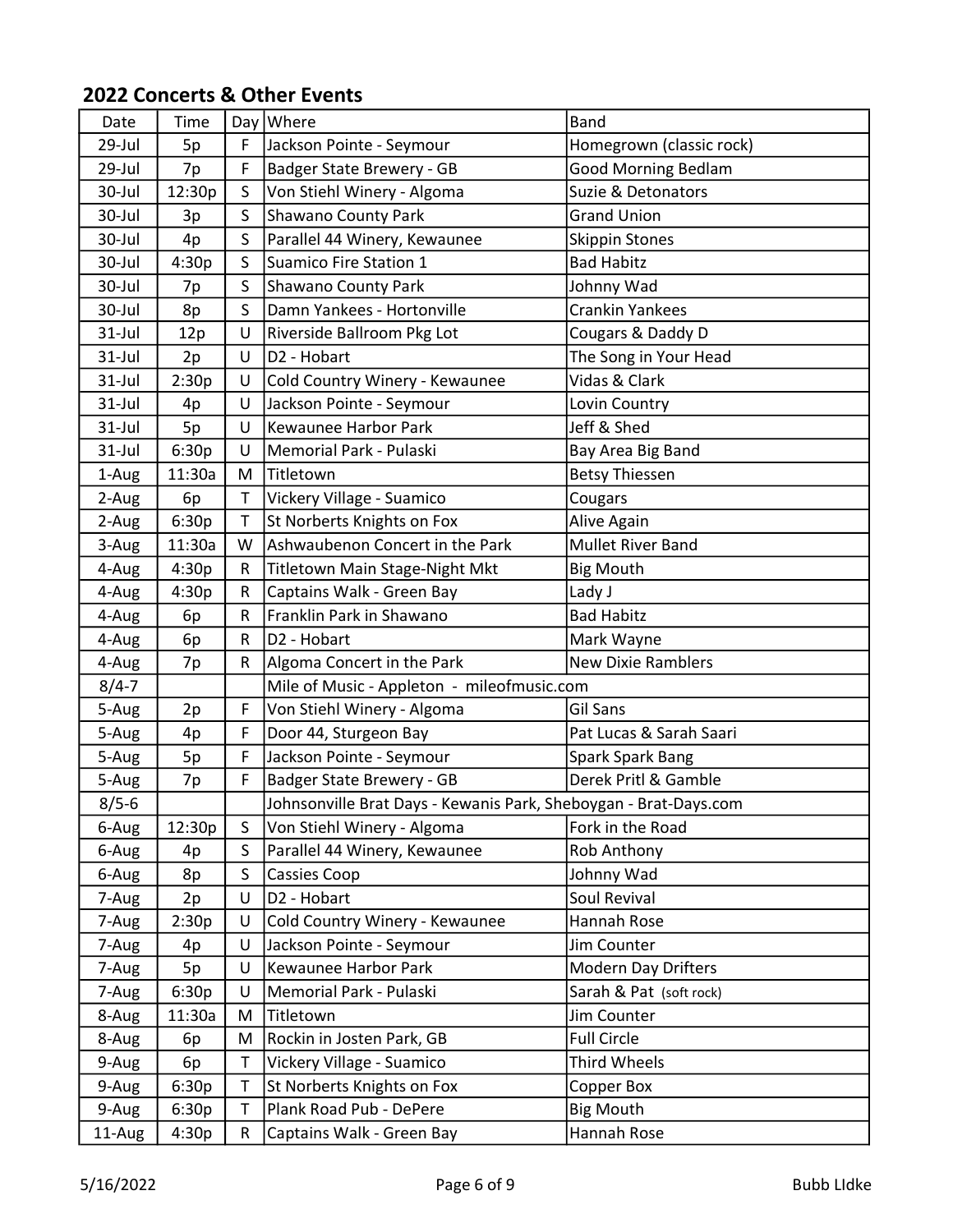| Date        | Time     |              | Day   Where                                              | <b>Band</b>               |
|-------------|----------|--------------|----------------------------------------------------------|---------------------------|
| 11-Aug      | 6p       | $\mathsf{R}$ | Franklin Park in Shawano                                 | <b>Copper Box</b>         |
| 11-Aug      | 6p       | R            | D <sub>2</sub> - Hobart                                  | Seth James                |
| 11-Aug      | 7p       | R            | Algoma Concert in the Park                               | <b>Conscious Pilot</b>    |
| 12-Aug      | 2p       | F            | Von Stiehl Winery - Algoma                               | Mockingbird               |
| 12-Aug      | 4p       | F            | Door 44, Sturgeon Bay                                    | Jeanne Kuhns              |
| 12-Aug      | 5p       | F            | Jackson Pointe - Seymour                                 | Zakk Abitz                |
| 12-Aug      | 7p       | F            | Badger State Brewery - GB                                | <b>Trapper Schoepp</b>    |
| $8/12 - 13$ |          |              | Seymour Burgerfest - http://www.homeofthehamburger.org/  |                           |
| $8/12 - 14$ |          |              | Algoma Shanty Days - \$                                  |                           |
| 13-Aug      | 12:30p   | S.           | Von Stiehl Winery - Algoma                               | <b>Breakwater Rocks</b>   |
| 13-Aug      | 7p       | S.           | Replay Bar-GB                                            | Jordan Blanchard          |
| 14-Aug      | 2:30p    | U            | Cold Country Winery - Kewaunee                           | <b>Acme Pickers</b>       |
| 14-Aug      | 2p       | U            | D <sub>2</sub> - Hobart                                  | <b>Frank Childress</b>    |
| 14-Aug      | 2p       | U            | Iron Buffalo - Menchalville                              | Dirty Martinis            |
| 14-Aug      | 4p       | U            | Jackson Pointe - Seymour                                 | <b>Bandits Unscripted</b> |
| 14-Aug      | 5p       | U            | Kewaunee Harbor Park                                     | <b>Conscious Pilot</b>    |
| 14-Aug      | 6:30p    | U            | Memorial Park - Pulaski                                  | <b>Community Band</b>     |
| 15-Aug      | 11:30a   | M            | Titletown                                                | <b>Frank Childress</b>    |
| 16-Aug      | 6p       | T            | Vickery Village - Suamico                                | Sonic Circus              |
| 18-Aug      | 11:30a   | R            | Whitney Park Green Bay                                   | Until Dawn                |
| 18-Aug      | 4:30p    | R            | Titletown Main Stage-Night Mkt                           | Videostar                 |
| 18-Aug      | 4:30p    | R            | Captains Walk - Green Bay                                | Charms                    |
| 18-Aug      | 6p       | R            | Franklin Park in Shawano                                 | <b>Star Six Nine</b>      |
| 18-Aug      | 6p       | $\mathsf{R}$ | D2 - Hobart                                              | Until Dawn                |
| 18-Aug      | 7p       | R            | Algoma Concert in the Park                               | <b>DelRays</b>            |
| 19-Aug      | 2p       | F            | Von Stiehl Winery - Algoma                               | 10 Strings                |
| 19-Aug      | 4p       | F            | Door 44, Sturgeon Bay                                    | Rob Anthony               |
| 19-Aug      | 5p       | F.           | Jackson Pointe - Seymour                                 | Lovin Country             |
| 19-Aug      | 7p       | F            | Badger State Brewery - GB                                | Them Coulee Boys          |
| 20-Aug      | 12:30p   | S.           | Von Stiehl Winery - Algoma                               | Adam Trask                |
| 20-Aug      | 3p       | S            | Snowmobile Drags Little Sturgeon                         | Cougars                   |
| 20-Aug      | 3p       | S            | Gateway Bar-Crivitz                                      | Seth James                |
| 20-Aug      | 4p       | S            | Parallel 44 Winery, Kewaunee                             | Gary Weber                |
| 20-Aug      | $11 - 4$ | S            | Soar on the Shore(Kites), Algoma                         |                           |
| 20-Aug      | 12p      | S            | Rock the Dock Green Bay https://rockthedockgreenbay.org/ |                           |
| 20-Aug      | 7p       | S            | <b>Cecil Washington Firemens Fest</b>                    | Cat <sub>5</sub>          |
| 20-Aug      | 7p       | S.           | <b>Replay Bar-GB</b>                                     | <b>Reckless Remedy</b>    |
| 20-Aug      | 8p       | $\mathsf{S}$ | Rachels Roadside - Wittenberg                            | <b>Bad Habitz</b>         |
| 21-Aug      | 2:30p    | U            | Cold Country Winery - Kewaunee                           | <b>Trent VanDrisse</b>    |
| 21-Aug      | 2p       | U            | Washington St Block Party GB                             | Off Brand                 |
| 21-Aug      | 2p       | U            | D <sub>2</sub> - Hobart                                  | Vince Strong              |
| 21-Aug      | 4p       | U            | Jackson Pointe - Seymour                                 | <b>Steve Peterson</b>     |
| 21-Aug      | 5p       | U            | Kewaunee Harbor Park                                     | Greatest Hits Polka       |
|             |          |              |                                                          |                           |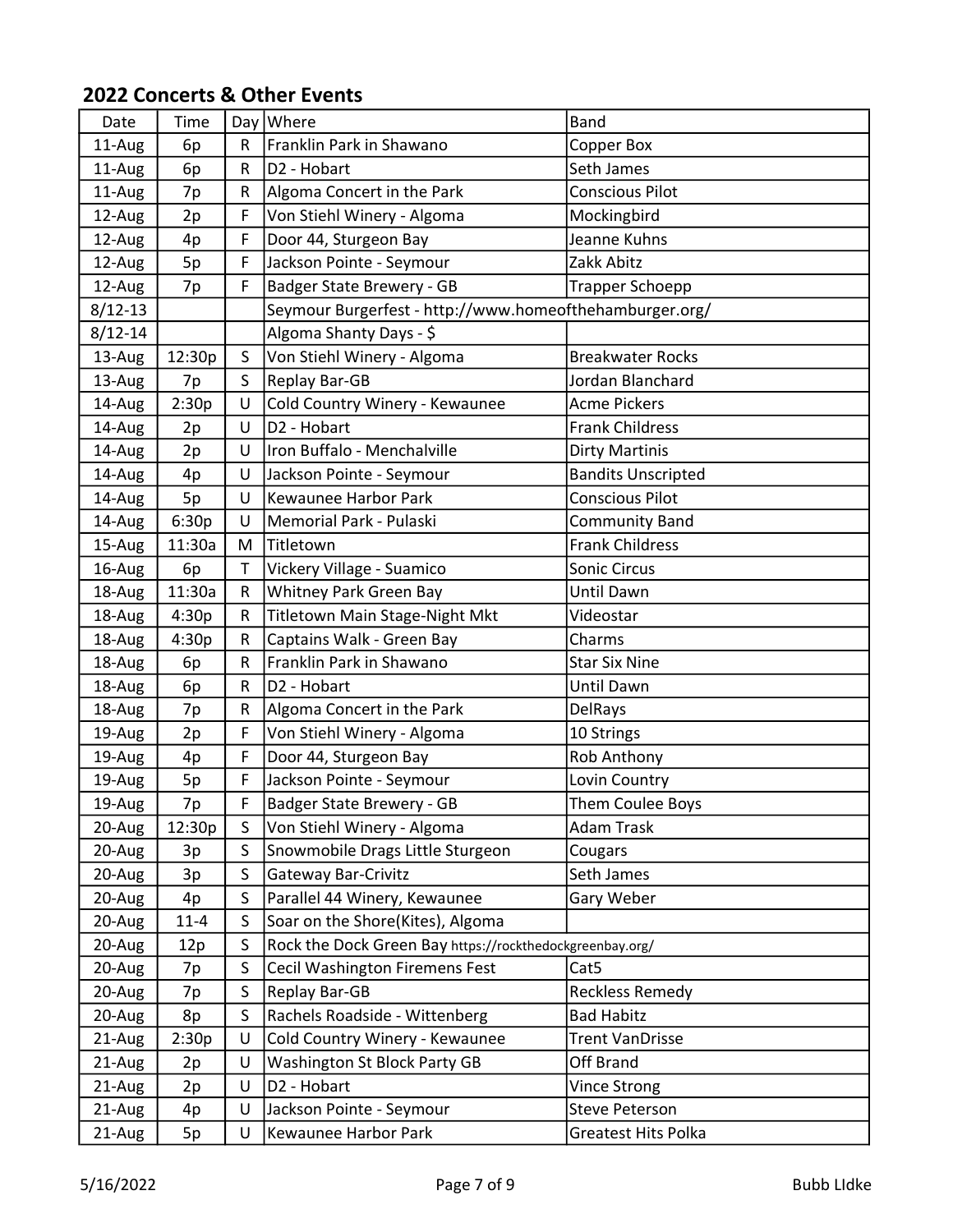| Date        | Time   |              | Day Where                                                          | <b>Band</b>                        |
|-------------|--------|--------------|--------------------------------------------------------------------|------------------------------------|
| 21-Aug      | 6:30p  | $\cup$       | Memorial Park - Pulaski                                            | CRS Band (50s-80s, pop, country)   |
| 22-Aug      | 11:30a | M            | Titletown                                                          | <b>Chris Okkerse</b>               |
| 23-Aug      | 4:30p  | $\mathsf{T}$ | DePere Beer Garden                                                 | Jamus Unplugged & Rusty Tambourine |
| 23-Aug      | 6p     | T            | Vickery Village - Suamico                                          | <b>Grand Union</b>                 |
| 24-Aug      | 6p     | W            | Christa McAuliffe Park - GB                                        | Cougars                            |
| 25-Aug      | 4:30p  | R            | Captains Walk - Green Bay                                          | Hunter Gather                      |
| 25-Aug      | 6p     | $\mathsf{R}$ | D2 - Hobart                                                        | Dustin Lee                         |
| $8/26 - 28$ |        |              | Artstreet - https://mosaicartsinc.org/events/artstreet/#gallery    |                                    |
| 27-Aug      | 12:30p | S            | Von Stiehl Winery - Algoma                                         | Dr Bombay                          |
| 27-Aug      | 5p     | S.           | Jackson Pointe - Seymour                                           | DJ Skip Bandaoke                   |
| 27-Aug      | 8p     | S            | Jeds New Franken Bar - New Franken                                 | Cougars                            |
| 27-Aug      | 8p     | S            | Damn Yankees - Hortonville                                         | <b>Panic Station</b>               |
| 28-Aug      | 12p    | U            | Swan Club/Chicago St Pub - DePere                                  | Cougars                            |
| 28-Aug      | 2:30p  | U            | Cold Country Winery - Kewaunee                                     | Susie & John of Starfire           |
| 28-Aug      | 2p     | U            | D <sub>2</sub> - Hobart                                            | Open Tab                           |
| 28-Aug      | 5p     | U            | Kewaunee Harbor Park                                               | Spice                              |
| 29-Aug      | 11:30a | M            | Titletown                                                          | <b>Ted Egge</b>                    |
| 30-Aug      | 6p     | T            | Vickery Village - Suamico                                          | <b>Conscious Pilot</b>             |
| 1-Sep       | 4:30p  | R            | Captains Walk - Green Bay                                          | Daniel Stratman                    |
| 1-Sep       | 6p     | $\mathsf{R}$ | D <sub>2</sub> - Hobart                                            | <b>Standing Ovation</b>            |
| $9/1 - 5$   |        |              | Milwaukee Motorcycle Rally - milwaukeerally.com                    |                                    |
| 2-Sep       | 11:30a | F            | Titletown                                                          | <b>Brian James</b>                 |
| 2-Sep       | 6p     | F            | Jackson Pointe - Seymour                                           | Fire on High Unplugged             |
| 2-Sep       | 7p     | F            | Badger State Brewery - GB                                          | Dawson Hollow                      |
| 3-Sep       | 12:30p | $\mathsf{S}$ | Von Stiehl Winery - Algoma                                         | Out of the Blue                    |
| 3-Sep       | 1p     | $\mathsf{S}$ | Waterfront Bar Corn Roast, Kewaunee                                | <b>Acoustic Mayhem</b>             |
| 3-Sep       | 2:30p  | S            | Cold Country Winery - Kewaunee                                     | Pete Honzik                        |
| 3-Sep       | 3p     | $\mathsf{S}$ | Gateway Bar-Crivitz                                                | Nicki Sims                         |
| 3-Sep       | 6p     | S            | Waterfront Bar Corn Roast, Kewaunee                                | <b>Conscious Pilot</b>             |
| $9/3 - 4$   |        | S            | Kites over Lake Michigan - Two Rivers - High School                |                                    |
| 4-Sep       | 1p     | U            | Waterfront Bar Corn Roast, Kewaunee                                | Copper Box                         |
| 4-Sep       | 2:30p  | U            | Cold Country Winery - Kewaunee                                     | Mick Grasso                        |
| 4-Sep       | 2p     | U            | D <sub>2</sub> - Hobart                                            | Ted Egge                           |
| 4-Sep       | 3p     | U            | <b>Gateway Bar-Crivitz</b>                                         | <b>Backstage Pass</b>              |
| 4-Sep       | 6p     | U            | Waterfront Bar Corn Roast, Kewaunee                                | Spice                              |
| 5-Sep       | 11:30a | M            | Titletown                                                          | Justin Levanetz                    |
| 5-Sep       | 2:30p  | M            | Cold Country Winery - Kewaunee                                     | <b>Becky Markvart</b>              |
| 8-Sep       | 6p     | R            | D2 - Hobart                                                        | The Cheese Doodles                 |
| 10-Sep      | 6p     | S            | Jackson Pointe - Seymour                                           | Safe Sax                           |
| $9/10 - 11$ |        |              | Art in the Park, Wausau, WI - www.wausaufoa.org/artrageous-weekend |                                    |
| 11-Sep      | 2p     | U            | D2 - Hobart                                                        | Hannah Rose Acoustic               |
| 12-Sep      | 11:30a | M            | Titletown                                                          | Seth James                         |
| $9/12 - 18$ |        |              | Tomahawk Fall Ride - tomahawkfallride.com                          |                                    |